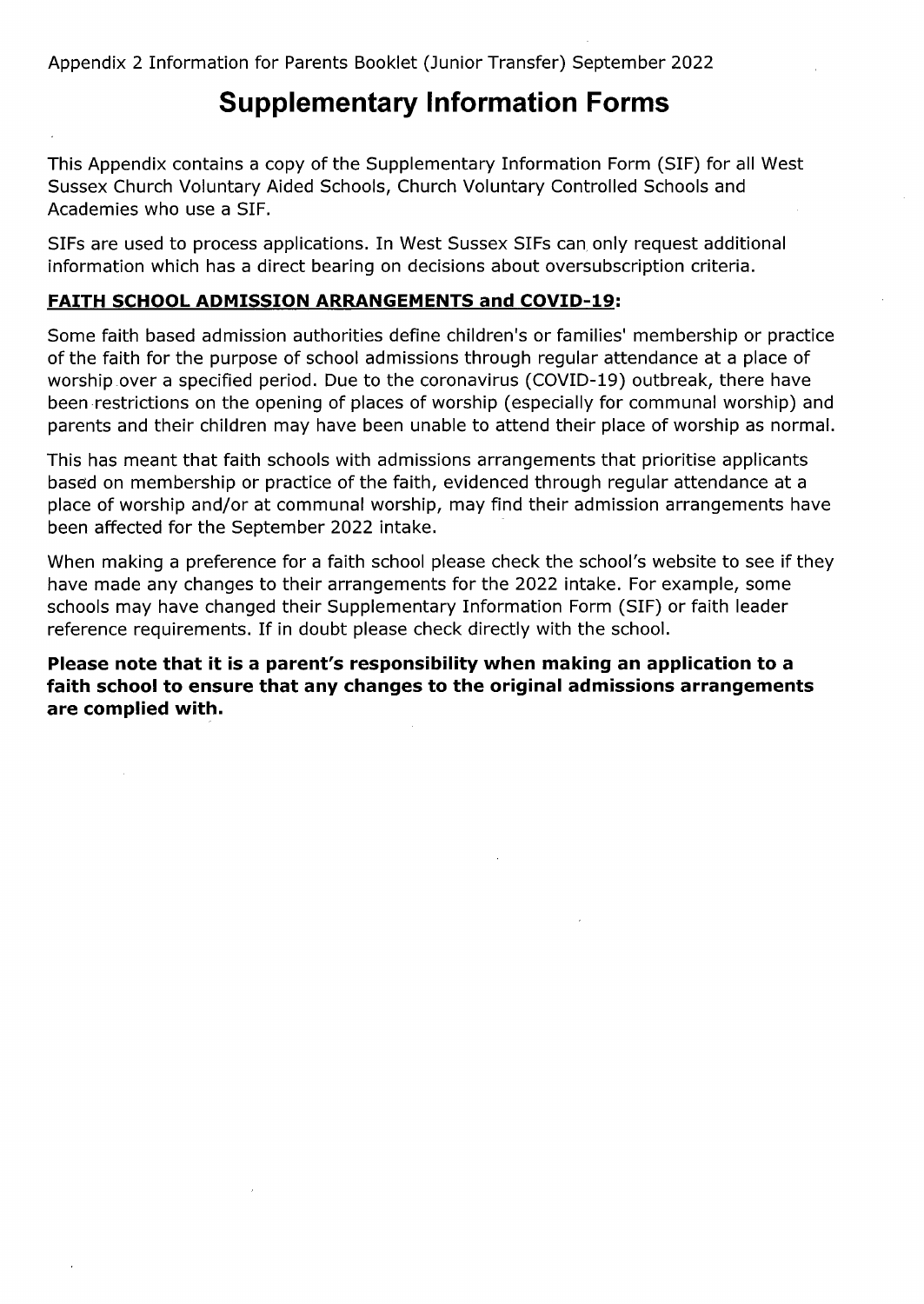| Town                | <b>School Name</b>                                                       | <b>SIF</b> | <b>School</b><br>Type* |
|---------------------|--------------------------------------------------------------------------|------------|------------------------|
| <b>Bognor Regis</b> | Nyewood CE Junior School                                                 | Yes        | <b>CVA</b>             |
| Chichester          | St Joseph's CE Junior School (previously<br>known as Central CE Academy) | Yes        |                        |

- \*CVA = Church Voluntary Aided School
	- VC = Church Voluntary Controlled School
	- A = Academy
	- F = Free School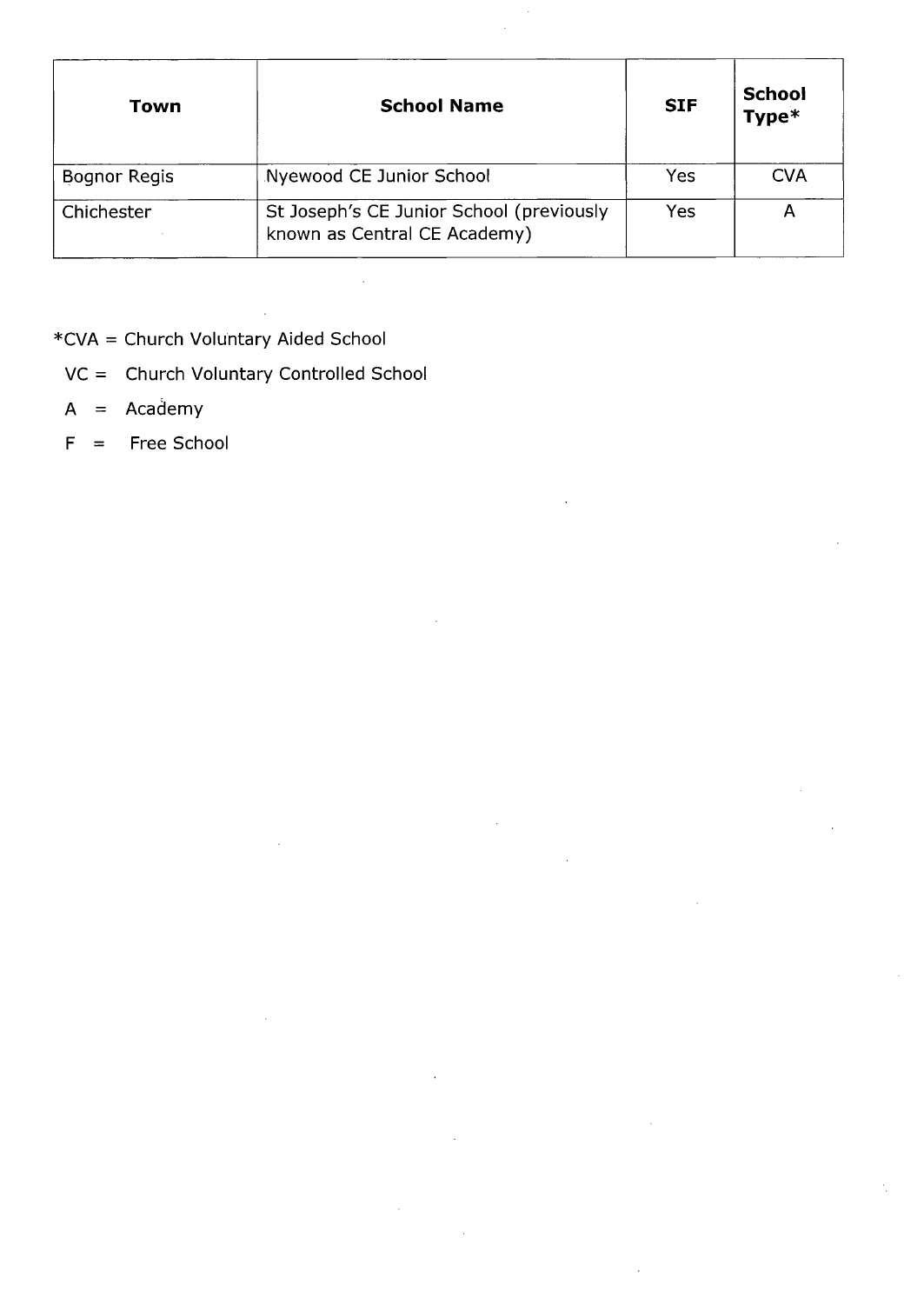

### **APPENDIX 2 GOVERNORS' ENQUIRY FORM CLERGY REFERENCE FOR ADMISSIONS APPLICATION**



Application for a place/places for

Date of birth:................................................................................................................

If you are applying for <sup>a</sup> place(s) under criteria <sup>5</sup> please ask the Vicar or the recognised representative to complete the section below and return with your form.

### **CRITERIA**

Places at Nyewood CE (Aided) Junior School are allocated in accordance with our published Admissions Arrangements. Where criteria 4 applies, a reference from the Parish Priest is required to confirm that the oversubscription criteria is satisfied. Applications will only be considered where this is met. The oversubscription criteria is:

1. Children of parents who are regular\* worshippers at St Richard (Aldwick), St Wilfrid (Bognor)), St Thomas A'Becket (Pagham), or Holy Cross (North Bersted) Churches. COVID -19 Amendment" In the event that during the period specified for attendance at worship the church has been closed for public worship and has not provided alternative premises for that worship, the requirements of these arrangements in relation to attendance will only apply to the period when the church or alternative premises have been available for public worship".

Regular is defined as attending a Service at least monthly for a period of at least 12 months.

#### **CLERGY REFERENCE**

**I confirm that.............................................................parent/guardian name(s)**

**worship(s) regularly at............ ........................................ .............................. and has attended at least monthly for a period of not less than 12 months prior to this application^ thereby satisfying the criterion under which they are applying for a place at the school.**

**Signed:**

**Name:**

**Position in the church:**

**Date:**

Admissions Arrangements 2021/2022 <sup>1</sup>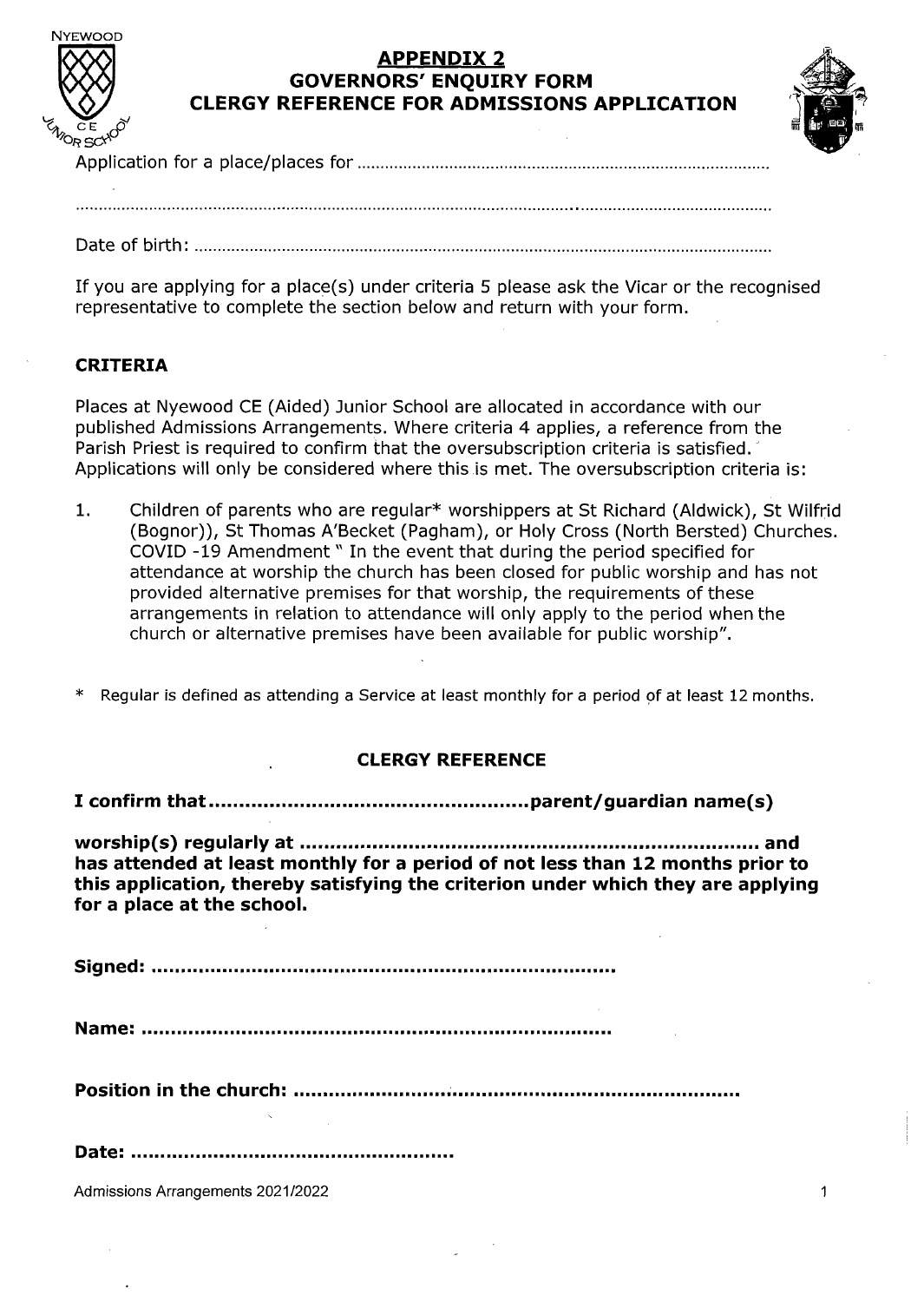

# **Nyewood CE Junior School**



## **SUPPLEMENTARY INFORMATION FORM**

## *(this form must be completed if applying for a Year 3 place for September 2021)*

| <b>Child's details</b> (the child you are making the application for)                                                      |                                                                                          |  |
|----------------------------------------------------------------------------------------------------------------------------|------------------------------------------------------------------------------------------|--|
|                                                                                                                            |                                                                                          |  |
|                                                                                                                            |                                                                                          |  |
|                                                                                                                            |                                                                                          |  |
|                                                                                                                            |                                                                                          |  |
|                                                                                                                            |                                                                                          |  |
|                                                                                                                            | Birth Certificate seen $\Box$                                                            |  |
|                                                                                                                            |                                                                                          |  |
| Current Home Address: This is where your child lives for the majority of the time.<br>(more than 2.5 school days per week) |                                                                                          |  |
|                                                                                                                            | <u> 1980 - Johann John Stone, martin am Francisco (f. 1980)</u>                          |  |
|                                                                                                                            | Contact Telephone: ________________________________Contact Email: _______________        |  |
|                                                                                                                            | Registered Nationality: _________________                                                |  |
|                                                                                                                            | **I am applying for a school place for September under Oversubscription Criteria number: |  |
| I confirm I have provided evidence to support this application (if required)                                               |                                                                                          |  |
| <b>Siblings</b> (Criteria 3)                                                                                               |                                                                                          |  |
| The following sibling attends Nyewood CE Junior School at the date of application.                                         |                                                                                          |  |
|                                                                                                                            |                                                                                          |  |
|                                                                                                                            |                                                                                          |  |
|                                                                                                                            |                                                                                          |  |
|                                                                                                                            |                                                                                          |  |
| Admissions Arrangements 2021/2022                                                                                          |                                                                                          |  |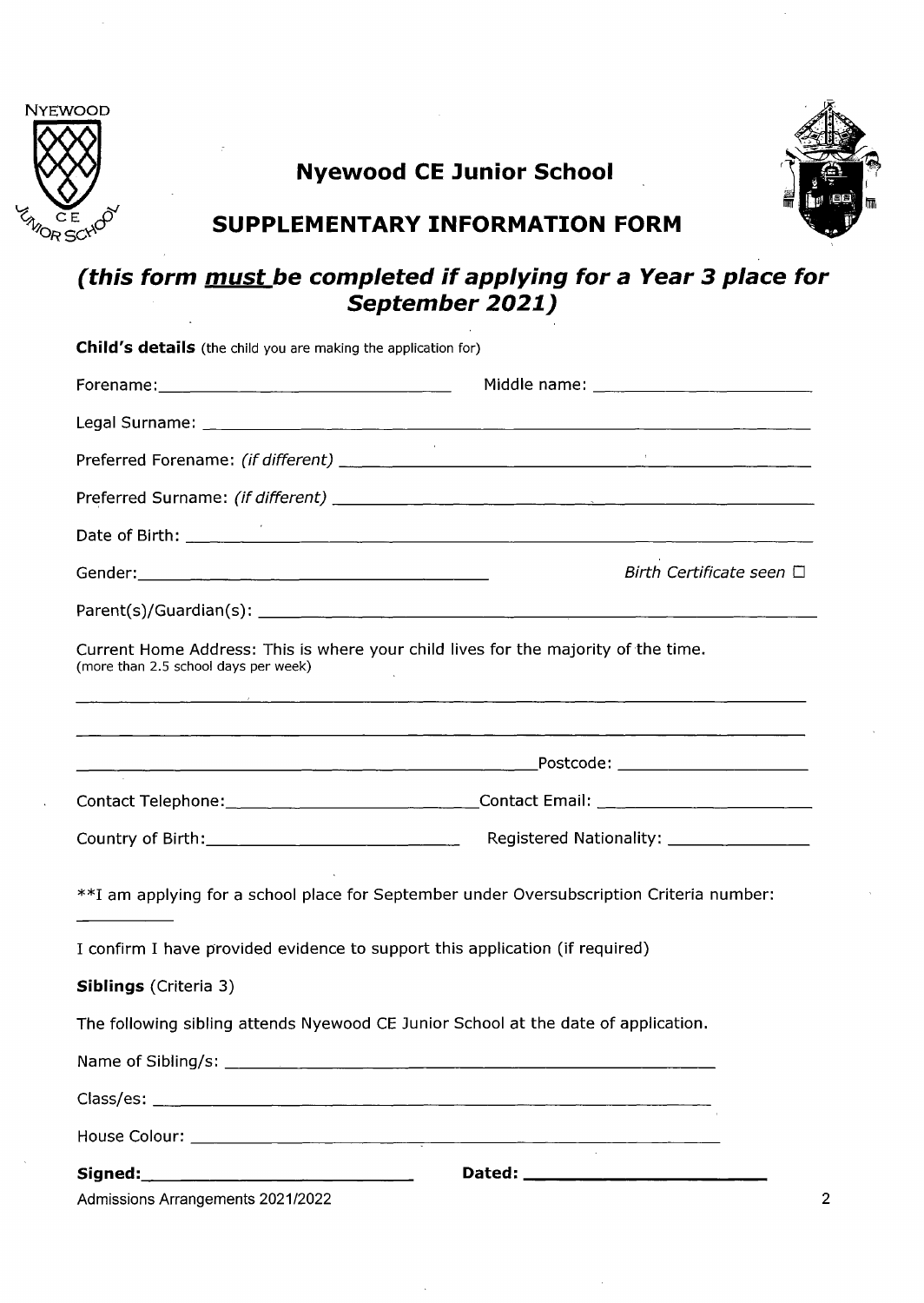



 $\bar{z}$ 

**Appendix 1: Supplementary Information Form**

#### **ST. IQSEPH^ CE IUNIOR SCHOOL SUPPLEMENTARY INFORMATION FORM FOR GOVERNORS**

**To be filled in by all applicants where any of sections 3, 7 or 8 apply**

CHILD'S LEGAL SURNAME.............................................................................................

KNOWN AS (if different).................................................................................................

CHILD'S LEGAL FORENAME..........................................................................................

CHILD'S DATE OF BIRTH....................................

CHILD'S ADDRESS

POSTCODE.............................................

HOME PHONE NO.............................................................

| This Section to be completed by those wishing to apply on basis of being regular worshippers                                                                                                                                                                                                                                                                                |               |  |  |  |
|-----------------------------------------------------------------------------------------------------------------------------------------------------------------------------------------------------------------------------------------------------------------------------------------------------------------------------------------------------------------------------|---------------|--|--|--|
| RELIGIOUS BACKGROUND (for applications under category 3, 7 or 8)                                                                                                                                                                                                                                                                                                            |               |  |  |  |
| Have you attended Church once a month, or more, for the last year?                                                                                                                                                                                                                                                                                                          | <b>YES/NO</b> |  |  |  |
| "In the event that during the period specified for attendance at worship the church has been closed for public<br>worship and has not provided alternative premises for that worship, the requirements of these arrangements<br>in relation to attendance will only apply to the period when the church or alternative premises have been<br>available for public worship". |               |  |  |  |
| Please ask your Parish Priest or Minister to sign and verify this information.                                                                                                                                                                                                                                                                                              |               |  |  |  |
| Name                                                                                                                                                                                                                                                                                                                                                                        |               |  |  |  |
|                                                                                                                                                                                                                                                                                                                                                                             | Contact No.   |  |  |  |
|                                                                                                                                                                                                                                                                                                                                                                             |               |  |  |  |
| All Applicants should sign and date (below) and ensure the form is returned to the school by the<br>close of application deadline.                                                                                                                                                                                                                                          |               |  |  |  |

Parental Signature................................................................ Name...........................................................

Date...........................................................